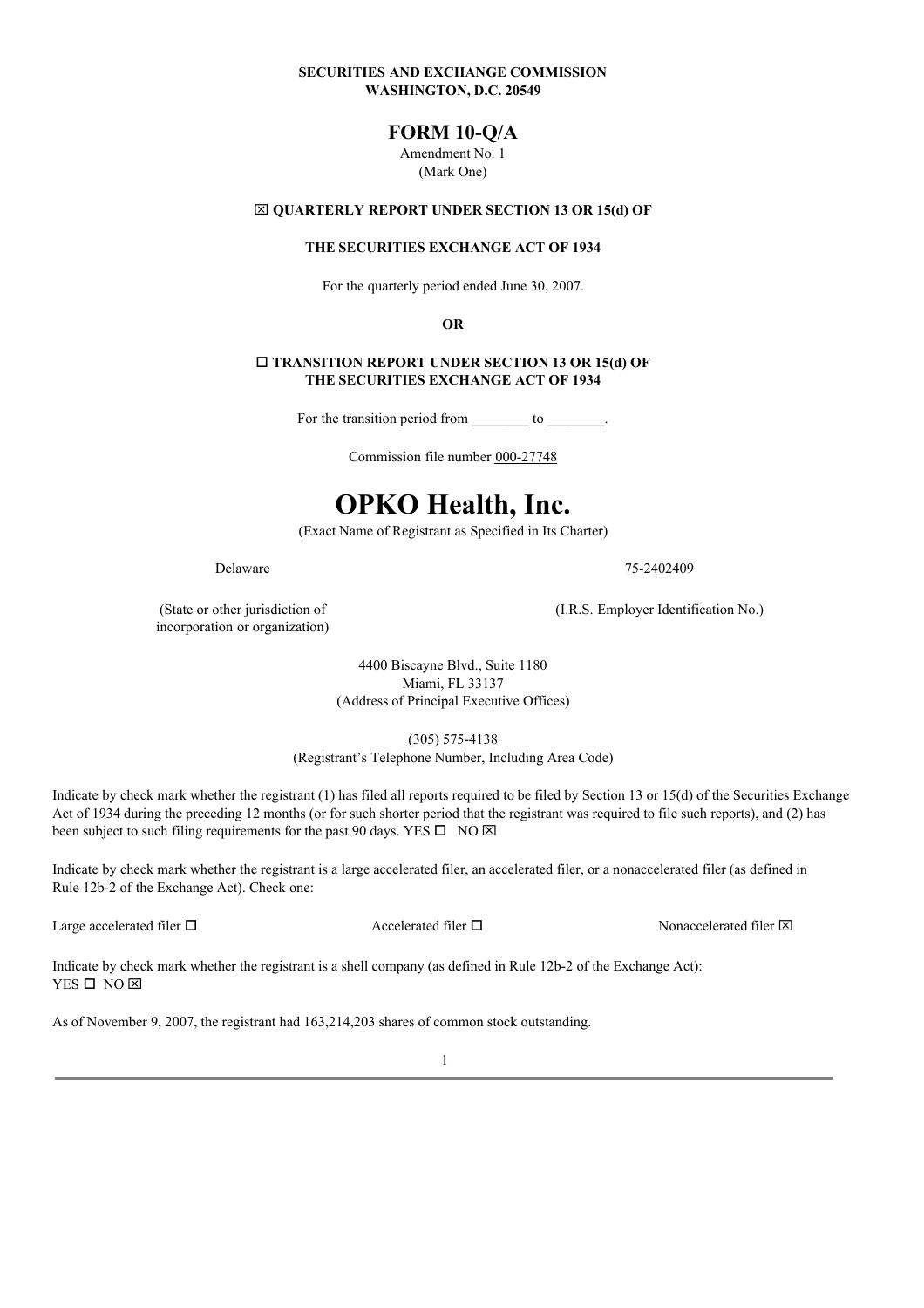# **EXPLANATORY NOTE**

OPKO Health, Inc. ("the Company") is filing this Amendment No. 1 on Form 10-Q/A for purposes of removing Exhibit 99.1 Financial Statements of Ophthalmic Technologies, Inc., from its previously filed Quarterly Report on Form 10-Q filed with the Securities and Exchange Commission on August 13, 2007. In the Company's 8-K/A to be filed on October 24, 2008, the Company will file restated financial statements of Ophthalmic Technologies, Inc. along with pro forma financial statements relating to its equity investment in Ophthalmic Technologies, Inc.

This Amendment No. 1, together with the Quarterly Report on Form 10-Q of the Company previously filed for the quarter ended June 30, 2007, constitutes the Quarterly Report on Form 10-Q of the Company for the quarter ended June 30, 2007.

### **SIGNATURES**

Pursuant to the requirements of the Securities Exchange Act of 1934, the registrant has caused this Report on Form 10-Q/A to be signed on its behalf by the undersigned thereunto duly authorized.

Date: October 24, 2008 **OPKO Health, Inc.** 

/s/ Adam Logal Adam Logal Executive Director of Finance, Chief Accounting Officer and Treasurer

2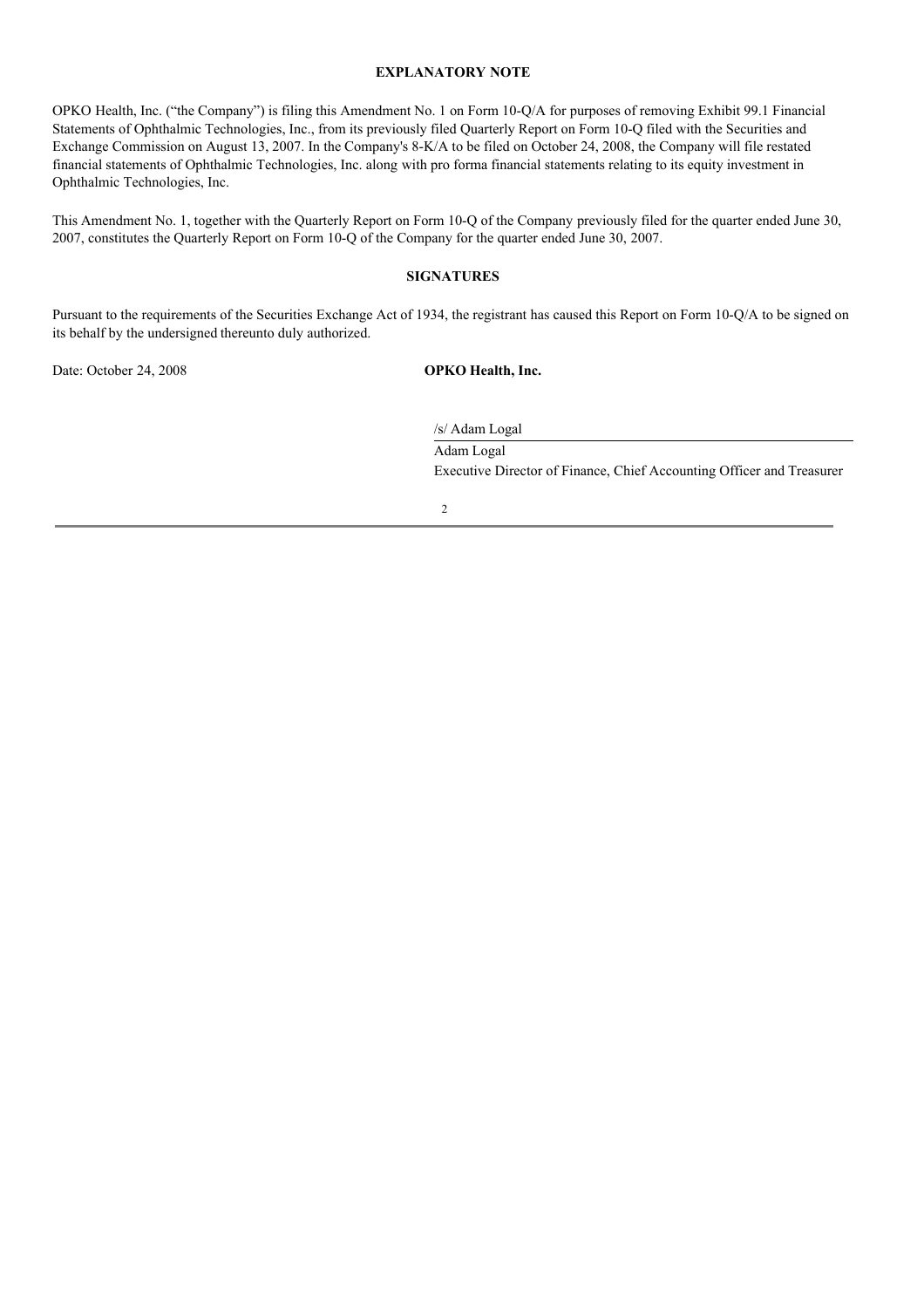- Exhibit 31.1 Certification by Phillip Frost, MD, Chief Executive Officer, pursuant to Rule 13a-14(a) or 15d-14(a) of the Securities and Exchange Act of 1934 as adopted pursuant to Section 302 of the Sarbanes-Oxley Act of 2002 for the quarterly period ended June 30, 2007.
- Exhibit 31.2 Certification by Rao Uppaluri, Chief Financial Officer, pursuant to Rule 13a-14(a) or 15d-14(a) of the Securities and Exchange Act of 1934 as adopted pursuant to Section 302 of the Sarbanes-Oxley Act of 2002 for the quarterly period ended June 30, 2007.
- Exhibit 32.1 Certification by Phillip Frost, MD, Chief Executive Officer, pursuant to 18 U.S.C. Section 1350, as adopted pursuant to Section 906 of the Sarbanes-Oxley Act of 2002 for the quarterly period ended June 30, 2007.
- Exhibit 32.2 Certification by Rao Uppaluri, Chief Financial Officer, pursuant to 18 U.S.C. Section 1350, as adopted pursuant to Section 906 of the Sarbanes-Oxley Act of 2002 for the quarterly period ended June 30, 2007.

3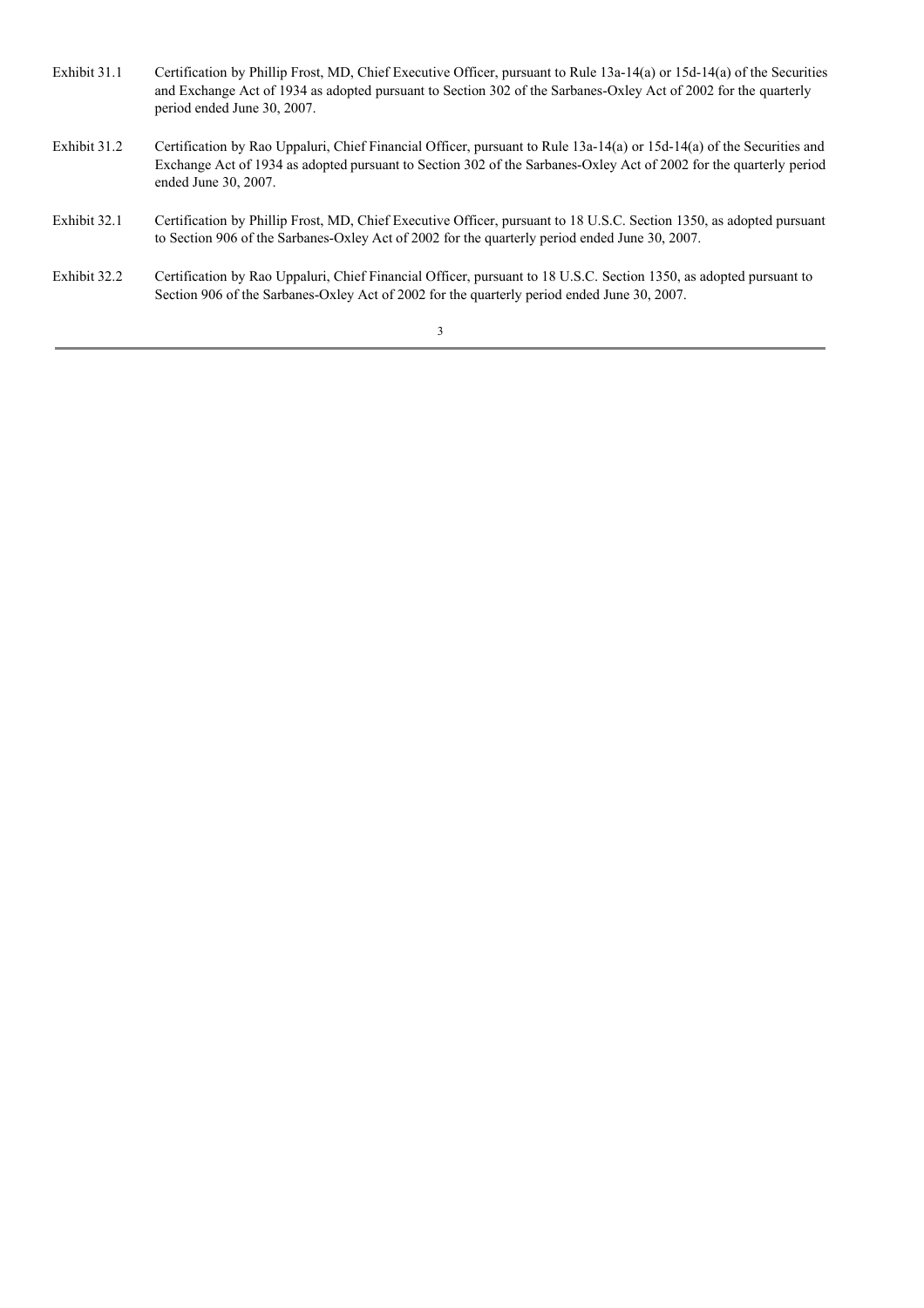# **OPKO Health, Inc.**

# **CERTIFICATION PURSUANT TO RULE 13A-14 OF THE SECURITIES EXCHANGE ACT OF 1934 AS ADOPTED PURSUANT TO SECTION 302 OF THE SARBANES-OXLEY ACT OF 2002**

I, Phillip Frost, certify that:

- 1. I have reviewed this quarterly report on Form 10-Q/A for the quarter ended June 30, 2007 of OPKO Health Inc.;
- 2. Based on my knowledge, this quarterly report does not contain any untrue statement of a material fact or omit to state a material fact necessary to make the statements made, in light of the circumstances under which such statements were made, not misleading with respect to the period covered by this quarterly report;
- 3. Based on my knowledge, the financial statements, and other financial information included in this quarterly report, fairly present in all material respects the financial condition, results of operations and cash flows of the registrant as of, and for, the periods presented in this quarterly report;
- 4. The Registrant's other certifying officer and I am responsible for establishing and maintaining disclosure controls and procedures (as defined in Exchange Act Rules 13a-15 (e) and 15d-15(e)) and internal control over financial reporting (as defined in Exchange Act Rules 13a-15(f) and 15d-15(f)) for the registrant and have:
	- a) designed such disclosure controls and procedures, or caused such disclosure controls and procedures to be designed under our supervision, to ensure that material information relating to the registrant, including its consolidated subsidiaries, is made known to us by others within those entities, particularly during the period in which this quarterly report is being prepared;
	- b) designed such internal control over financial reporting, or caused such internal control over financial reporting to be designed under our supervision, to provide reasonable assurance regarding the reliability of financial reporting, and the preparation of financial statements for external purposes in accordance with generally accepted accounting principles; and
	- c) evaluated the effectiveness of the registrant's disclosure controls and procedures and presented in this report our conclusions about the effectiveness of the disclosure controls and procedures, as of the end of the period covered by this report based on such evaluation; and
	- d) disclosed in this report any change in the registrant's internal control over financial reporting that occurred during the registrant's most recent fiscal quarter that has materially affected, or is reasonably likely to materially affect, the registrant's internal control over financial reporting; and
- 5. The registrant's other certifying officer and I have disclosed, based on our most recent evaluation of internal control over financial reporting, to the registrant's auditors and the audit committee of registrant's board of directors (or persons performing the equivalent functions):
	- a) all significant deficiencies and material weaknesses in the design or operation of internal control over financial reporting which are reasonably likely to adversely affect the registrant's ability to record, process, summarize and report financial information; and
	- b) any fraud, whether or not material, that involves management or other employees who have a significant role in the registrant's internal control over financial reporting.

Date: October 24, 2008

/s/ Phillip Frost Phillip Frost Chairman of the Board, Chief Executive Officer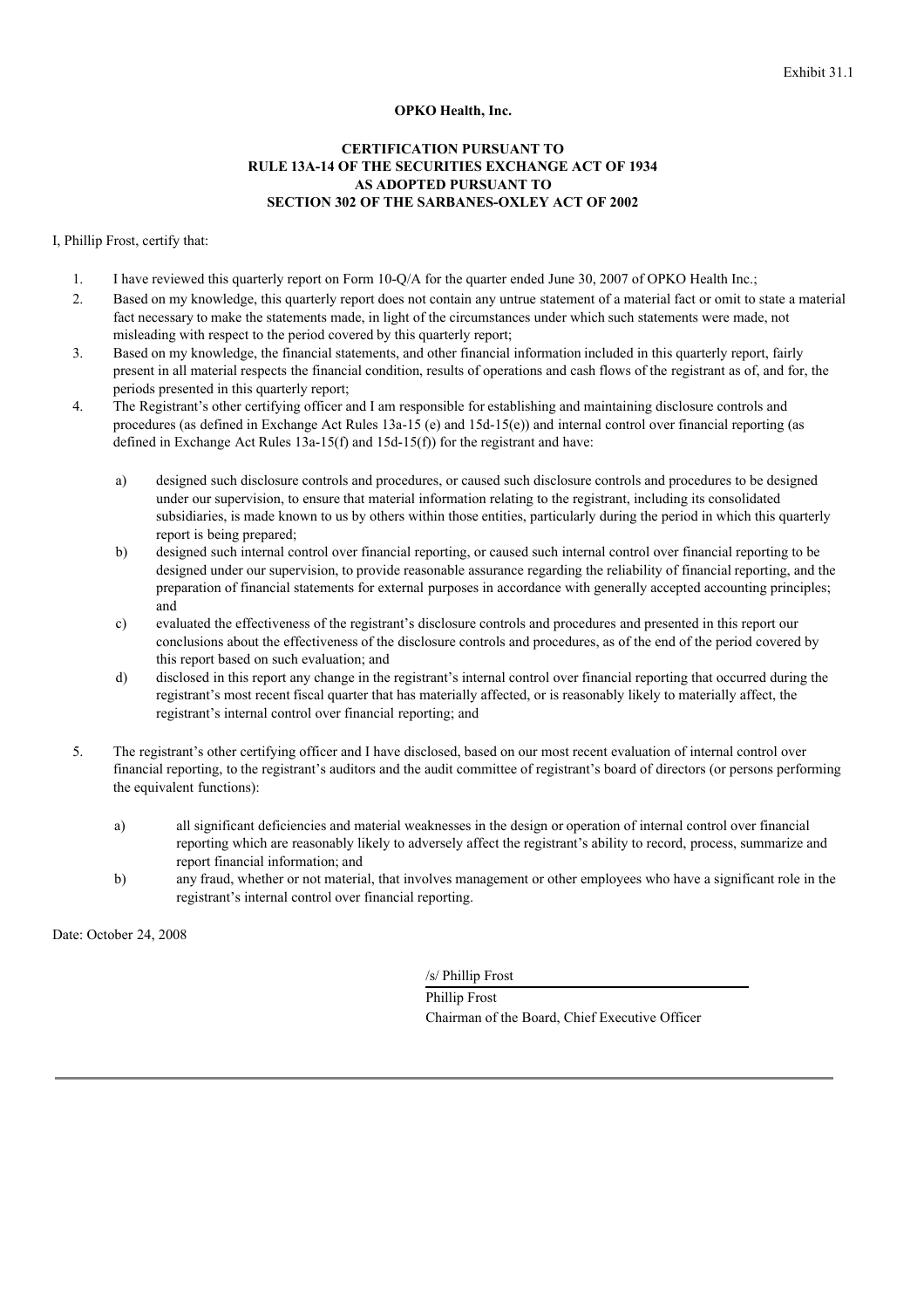## **OPKO Health, Inc.**

# **CERTIFICATION PURSUANT TO RULE 13A-14 OF THE SECURITIES EXCHANGE ACT OF 1934 AS ADOPTED PURSUANT TO SECTION 302 OF THE SARBANES-OXLEY ACT OF 2002**

### I, Rao Uppaluri, certify that:

- 1. I have reviewed this quarterly report on Form 10-Q/A for the quarter ended June 30, 2007 of OPKO Health Inc.;
- 2. Based on my knowledge, this quarterly report does not contain any untrue statement of a material fact or omit to state a material fact necessary to make the statements made, in light of the circumstances under which such statements were made, not misleading with respect to the period covered by this quarterly report;
- 3. Based on my knowledge, the financial statements, and other financial information included in this quarterly report, fairly present in all material respects the financial condition, results of operations and cash flows of the registrant as of, and for, the periods presented in this quarterly report;
- 4. The Registrant's other certifying officer and I am responsible for establishing and maintaining disclosure controls and procedures (as defined in Exchange Act Rules 13a-15 (e) and 15d-15(e)) and internal control over financial reporting (as defined in Exchange Act Rules 13a-15(f) and 15d-15(f)) for the registrant and have:
	- a) designed such disclosure controls and procedures, or caused such disclosure controls and procedures to be designed under our supervision, to ensure that material information relating to the registrant, including its consolidated subsidiaries, is made known to us by others within those entities, particularly during the period in which this quarterly report is being prepared;
	- b) designed such internal control over financial reporting, or caused such internal control over financial reporting to be designed under our supervision, to provide reasonable assurance regarding the reliability of financial reporting, and the preparation of financial statements for external purposes in accordance with generally accepted accounting principles; and
	- c) evaluated the effectiveness of the registrant's disclosure controls and procedures and presented in this report our conclusions about the effectiveness of the disclosure controls and procedures, as of the end of the period covered by this report based on such evaluation; and
	- d) disclosed in this report any change in the registrant's internal control over financial reporting that occurred during the registrant's most recent fiscal quarter that has materially affected, or is reasonably likely to materially affect, the registrant's internal control over financial reporting; and
- 5. The registrant's other certifying officer and I have disclosed, based on our most recent evaluation of internal control over financial reporting, to the registrant's auditors and the audit committee of registrant's board of directors (or persons performing the equivalent functions):
	- a) all significant deficiencies and material weaknesses in the design or operation of internal control over financial reporting which are reasonably likely to adversely affect the registrant's ability to record, process, summarize and report financial information; and
	- b) any fraud, whether or not material, that involves management or other employees who have a significant role in the registrant's internal control over financial reporting.

Date: October 24, 2008 /s/ Rao Uppaluri

Rao Uppaluri Chief Financial Officer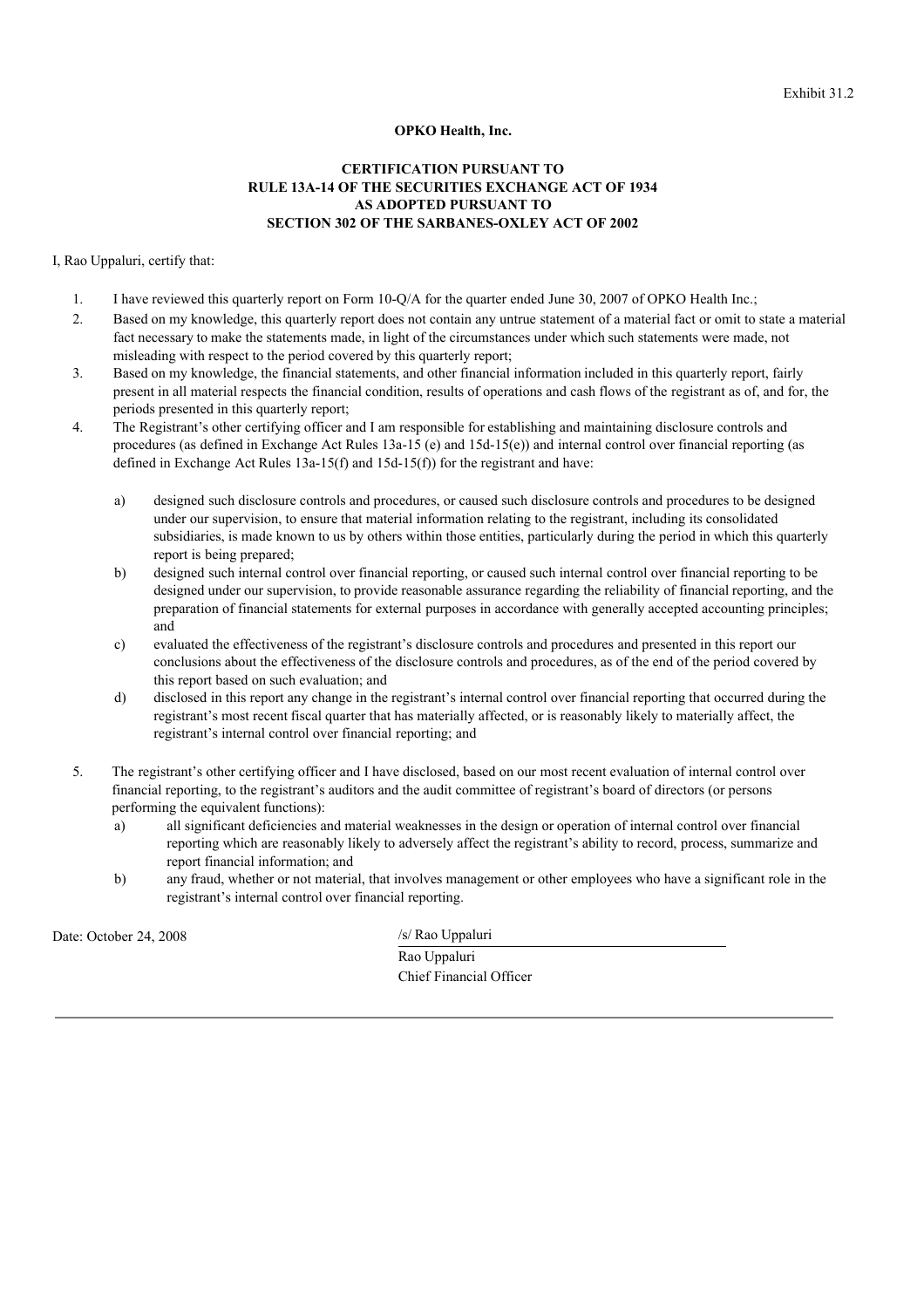# **Certification Pursuant to Section 906 of the Sarbanes-Oxley Act of 2002 (Subsections (a) and (b) of Section 1350, Chapter 73 of Title 18, United States Code)**

Pursuant to 18 U.S.C. Section 1350, as adopted pursuant section 906 of the Sarbanes-Oxley Act of 2002, I, Phillip Frost, Chief Executive Officer of OPKO Health, Inc. (the "Company"), hereby certify that:

The Quarterly Report on Form 10-Q/A for the quarterly period ended June 30, 2007 (the "Form 10-Q") of the Company fully complies with the requirements of Section 13(a) or 15(d) of the Securities Exchange Act of 1934, and the information contained in the Form 10-Q fairly presents, in all material respects, the financial condition and results of operations of the Company.

Date: October 24, 2008

/s/ Phillip Frost Phillip Frost Chairman of the Board, Chief Executive Officer

A signed original of this written statement required by Section 907 has been provided to the Company and will be retained by the Company and furnished to the Securities and Exchange Commission or its staff upon request.